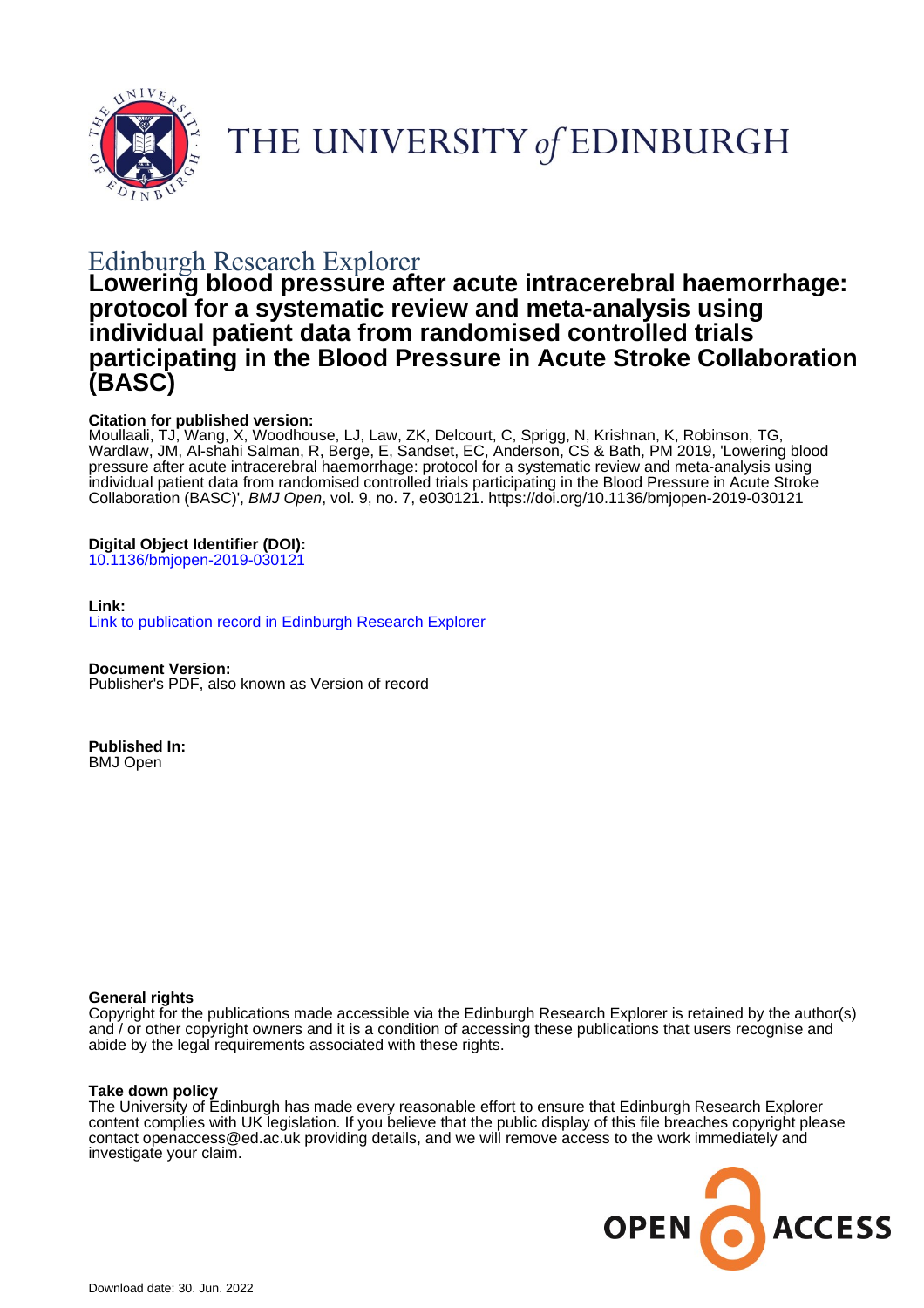# **BMJ Open** Lowering blood pressure after acute **intracerebral haemorrhage: protocol for a systematic review and meta-analysis using individual patient data from randomised controlled trials participating in the Blood Pressure in Acute Stroke Collaboration (BASC)**

TomJ Moullaali, $^{\bullet}$  1,2 Xia Wang, $^2$  Lisa J Woodhouse, $^3$  Zhe Kang Law, $^{3,4}$ Candice Delcourt,<sup>2,5</sup> Nikola Sprigg,<sup>3,6</sup> Kailash Krishnan,<sup>3,6</sup> Thompson G Robinson,<sup>7,8</sup> Joanna M Wardlaw,<sup>1</sup> Rustam Al-Shahi Salman,<sup>1</sup> Eivind Berge,  $9$  Else C Sandset,  $10,11$  Craig S Anderson,  $2,12$  Philip M Bath,  $3,6$  The BASC Investigators

# **ABSTRACT**

**To cite:** Moullaali TJ, Wang X, Woodhouse LJ, *et al*. Lowering blood pressure after acute intracerebral haemorrhage: protocol for a systematic review and meta-analysis using individual patient data from randomised controlled trials participating in the Blood Pressure in Acute Stroke Collaboration (BASC). *BMJ Open* 2019;9:e030121. doi:10.1136/ bmjopen-2019-030121

► Prepublication history and additional material for this paper are available online. To view these files, please visit the journal online (http://dx.doi. org/10.1136/bmjopen-2019- 030121).

Received 28 February 2019 Revised 2 May 2019 Accepted 14 June 2019



© Author(s) (or their employer(s)) 2019. Re-use permitted under CC BY. Published by BMJ.

For numbered affiliations see end of article.

#### Correspondence to

Professor Craig S Anderson; canderson@georgeinstitute. org.au

Introduction Conflicting results from multiple randomised trials indicate that the methods and effects of blood pressure (BP) reduction after acute intracerebral haemorrhage (ICH) are complex. The Blood pressure in Acute Stroke Collaboration is an international collaboration, which aims to determine the optimal management of BP after acute stroke including ICH.

Methods and analysis A systematic review will be undertaken according to the Preferred Reporting Items for Systematic review and Meta-Analysis of Individual Participant Data (IPD) guideline. A search of Cochrane Central Register of Controlled Trials, EMBASE and MEDLINE from inception will be conducted to identify randomised controlled trials of BP management in adults with acute spontaneous (non-traumatic) ICH enrolled within the first 7 days of symptom onset. Authors of studies that meet the inclusion criteria will be invited to share their IPD. The primary outcome will be functional outcome according to the modified Rankin Scale. Safety outcomes will be early neurological deterioration, symptomatic hypotension and serious adverse events. Secondary outcomes will include death and neuroradiological and haemodynamic variables. Meta-analyses of pooled IPD using the intention-to-treat dataset of included trials, including subgroup analyses to assess modification of the effects of BP lowering by time to treatment, treatment strategy and patient's demographic, clinical and prestroke neuroradiological characteristics.

**Ethics and dissemination** No new patient data will be collected nor is there any deviation from the original purposes of each study where ethical approvals were granted; therefore, further ethical approval is not required. Results will be reported in international peer-reviewed journals.

# Strengths and limitations of this study

- ► The Blood pressure in Acute Stroke Collaboration is an international collaboration with the prospective aim of pooling individual participant data (IPD) from randomised controlled trials (RCTs) of blood pressure (BP) management in acute stroke, including intracerebral haemorrhage (ICH).
- ► Meta-analysis of IPD is regarded as the gold standard for synthesising evidence from multiple RCTs.
- ► This study aims to collect sufficient data to determine the optimal management of BP in acute ICH and will facilitate comparisons across subgroups according to patient characteristics, time to treatment and treatment strategy.
- ► This study will identify associations of treatment-related haemodynamic parameters, which will inform future research.

PROSPERO registration number CRD42019141136.

#### **INTRODUCTION Rationale**

Acute treatments proven to alter the prognosis of stroke due to spontaneous (non-traumatic) intracerebral haemorrhage (ICH) are limited. A 2014 Cochrane review that appraised the totality of evidence for blood pressure (BP) lowering within 1week of acute stroke concluded that the supporting evidence was insufficient to make clear recommendations about this intervention,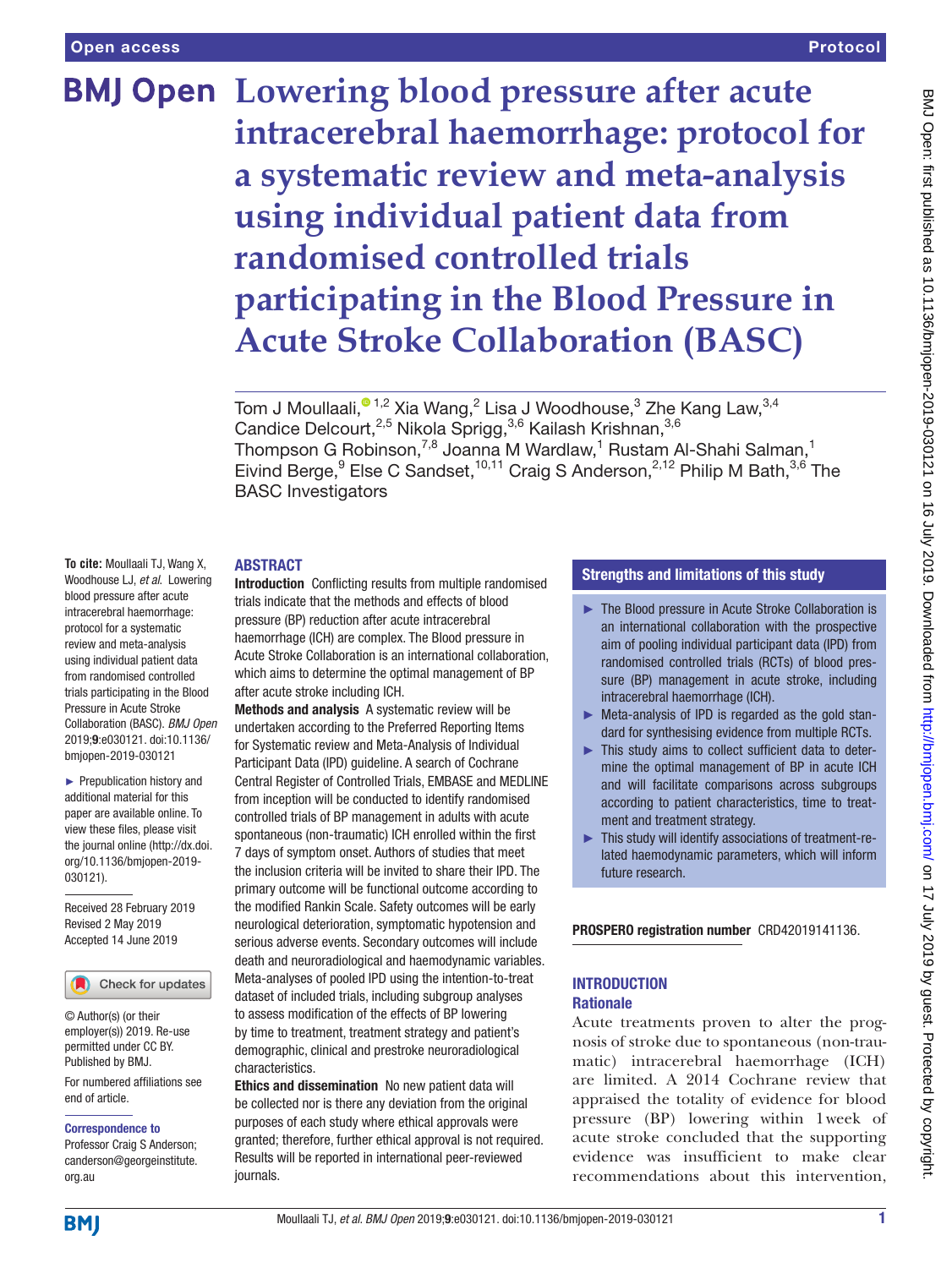and the findings were similar for ischaemic stroke and ICH.<sup>[1](#page-5-0)</sup> In regard to ICH, several randomised controlled trials (RCTs) have focused on early intensive BP reduction and included participants with mild-to-moderate acute ICH in the hospital setting. $2-4$  Other trials commenced BP lowering in the prehospital period before diagnostic brain imaging, and by their nature included a mixture of ischaemic stroke and ICH patients, including more severe cases of ICH. $5-7$  Data from ICH cases are also available from RCTs, which used longer inclusion windows (up to 48hours).[8–12](#page-5-3) Furthermore, various agents and BP targets have been tested, and few trials considered prognostic implications of prestroke neuroimaging characteristics. Therefore, a substantial and varied body of evidence about BP lowering and outcome after acute ICH is available, but much of it is conflicting. $^{13}$  $^{13}$  $^{13}$ 

The Blood pressure in Acute Stroke Collaboration (BASC) is an international collaboration, which aims to prospectively pool individual participant data (IPD) from RCTs of BP control after acute stroke, including stroke due to ICH. $^{14}$  15 IPD meta-analysis is considered the gold-standard for synthesising evidence from  $RCTs<sup>16</sup>$  and, in this context, provides added value to meta-analyses of aggregate data $17$  by facilitating multivariable analyses of treatment effects and subgroup analyses according to time to treatment, treatment strategy used and baseline characteristics including neurological severity and haematoma volume, adjusted for confounding factors.

# Primary objective

To determine the effect of BP lowering on clinical outcomes in patients with acute ICH and elevated BP.

# Secondary objectives

- 1. To determine the effect of BP lowering according to baseline patient clinical and neuroradiological characteristics, BP lowering strategy and timing of the intervention.
- 2. To determine the effect of BP lowering on radiological outcomes.
- 3. Where sufficient data are available, report associations of on-treatment haemodynamic parameters, adjusted for known confounders.

# Methods and analysis

This systematic review and IPD meta-analysis will be performed in accordance with the recommendations made by the methods group of the Cochrane Collaboration ([http://ipdmamg.cochrane.org/resources\)](http://ipdmamg.cochrane.org/resources) and the UK Medical Research Council Network of Hubs for Trials Methodology Research.<sup>[18](#page-5-8)</sup> The protocol has been developed in accordance with the Preferred Reporting Items for Systematic reviews and Meta-Analyses of IPD checklist $19$  and has been registered with the international prospective register of systematic reviews, PROSPERO.<sup>[20](#page-5-10)</sup>

# Patient and public involvement

This protocol was developed without the involvement of patients or members of the public.

# Eligibility criteria

# Study designs

RCTs of BP reduction during the acute phase (<7 days) of stroke will be included.

# **Participants**

Adults (aged >18 years) with spontaneous ICH will be included. For trials including both ICH and ischaemic stroke, we will include only patients with ICH. Participants with secondary ICH (eg, due to trauma, tumour or vascular malformation) will be excluded. Uncertainty about an individual trial's eligibility criteria will be clarified with the appropriate investigator.

# Interventions

Trials that involve interventions that lower BP including oral, sublingual, transdermal and intravenous agents and single or combination therapy will be considered.

# **Comparators**

Control groups will typically be managed with placebo or according to contemporaneous guideline recommendations.

# **Outcomes**

Trials that report data on death and functional outcome using the seven-level modified Rankin Scale (mRS, where scores range from 0=no symptoms to 5=severedisability and 6=death) at 90 days will be included. Where outcome data are not reported this way, the nearest time point or suitable surrogate will be considered. Data regarding other outcomes (survival, quality of life, cognitive function), serious adverse events (SAEs), haematoma characteristics (growth, final volume, mass effect, oedema) and haemodynamic measures will be sought.

# **Setting**

There will be no restrictions on the type of setting.

# Language

There will be no language restriction.

# Information sources

Trials will be sought using electronic searches of Cochrane Central Register of Controlled Trials, EMBASE and MEDLINE and in the reference lists of published systematic reviews and *ad hoc* reviews. Ongoing or unpublished trials will be identified using ClinicalTrials.gov and the WHO's International Clinical Trials Registry Platform.

# Search strategy

Searches of the above bibliographic databases will be conducted using a combination of search terms relevant to the proposed study (online [supplementary material 1\)](https://dx.doi.org/10.1136/bmjopen-2019-030121). Databases will be searched from inception to the present. The search strategy will be enhanced through searches of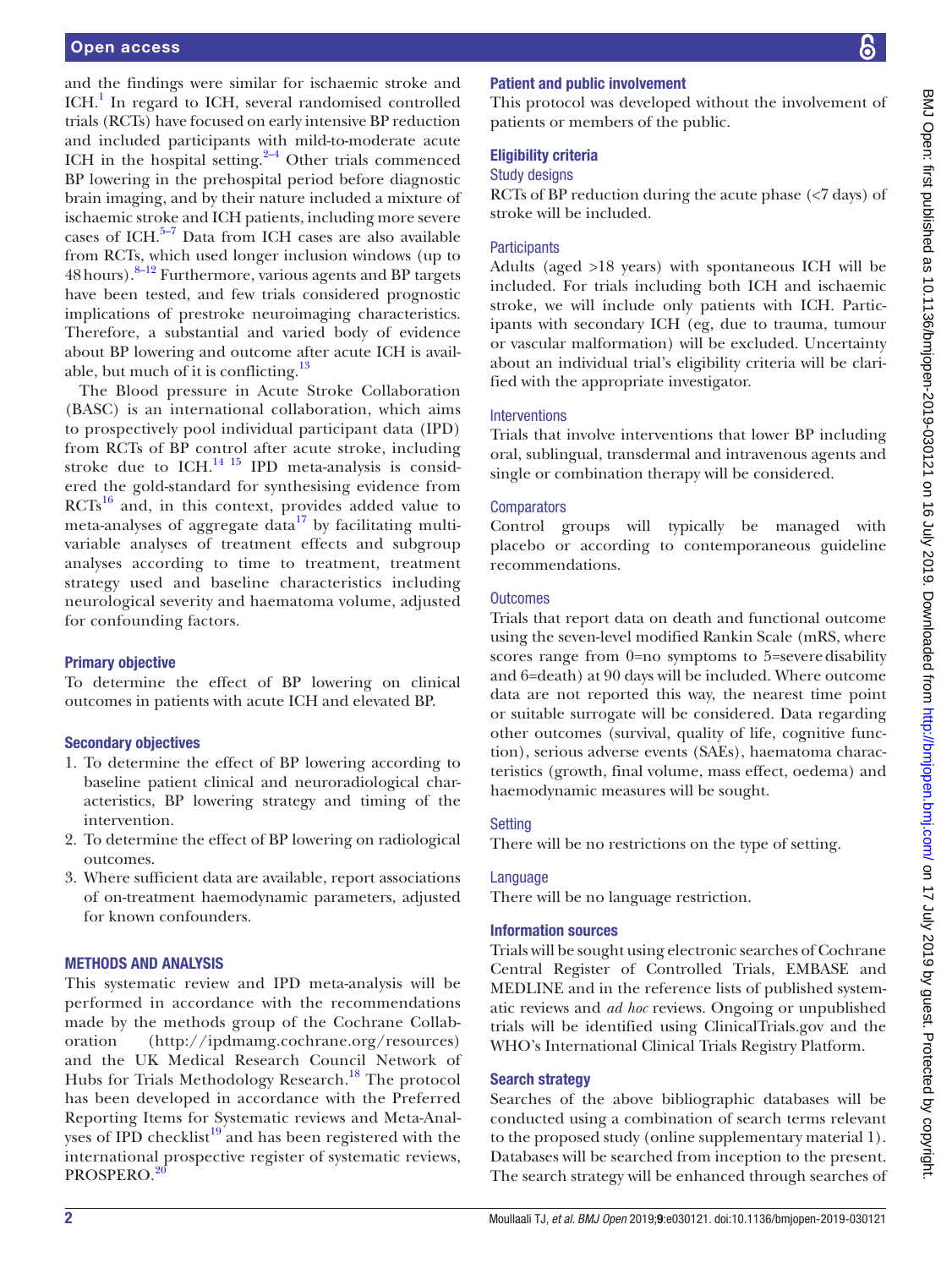the existing BASC reviews, the authors' publication databases and reference lists in identified articles.

#### Selection process

All titles and abstracts will be screened against the eligibility criteria by TJM and ZKL. Any disagreements will be settled by an adjudicator, PMB. The principal investigators of eligible studies will be invited to participate in the collaboration.

# Data management

#### Data sharing

Investigators of eligible studies will receive a written invitation to share their IPD. To ensure transparency, collaborators sharing data with BASC will be asked to sign a data transfer agreement for the predefined and appropriate use of their data according to this protocol.

#### Data checking

Initial internal analyses will compare data from each trial with their published results to ensure that data are complete and transferred without error: this will include checking the primary outcome and all baseline variables or secondary outcomes relevant to the proposed analyses. The integrity of all data will be checked and any queries resolved with individual trial investigators.

#### Data merging

Datasets obtained from collaborating studies will be combined to form a new master dataset, which will include a variable to indicate the original study.

#### Confidentiality, data storage and handling

Each collaborator will deidentify their dataset to ensure no patient identifiable information is transferred. Data will be shared electronically and stored on password-protected, encrypted hard disks in a locked room, with daily backup facilitating disaster recovery.<sup>15</sup> Data will not be shared with anyone outside the collaborating group.

#### Data items

Variables that will be requested from participating investigators are listed in online [supplementary material 2](https://dx.doi.org/10.1136/bmjopen-2019-030121), and can be outlined as follows:

- ► Trial information
- ► Demographics
- ► Medical history
- ► Medications at the time of admission
- Baseline clinical variables
- ► Baseline neuroimaging characteristics of the acute ICH and prestroke features (leukoaraiosis, atrophy, prior stroke lesions)
- BP treatment and all trial BP data
- ► Clinical and radiological outcome data

#### Study outcomes

#### Primary outcome

The preferred primary effect variable will be functional outcome defined by the ordinal distribution of mRS scores at the end of trial follow-up (usually 3 months).

# Secondary outcomes

(1) Death and dependency (3–6 on the mRS); (2) death or severe disability (4–6 on the mRS); (3) all-cause death; and (4) health-related quality of life (mobility, self-care, usual activities, pain or discomfort and anxiety or depression), as assessed with the use of the European Quality of Life–5 Dimensions questionnaire.

#### Safety outcomes

(1) Early neurological deterioration (as defined by each individual trial); (2) symptomatic hypotension (as defined by each individual trial); and (3) other SAEs, as defined by trial, to include fatal, non-fatal and treatment-related SAEs (including renal SAEs).

#### Radiological outcomes

(1) Haematoma growth, both absolute and proportional, will be studied where these data were collected by individual trials and is based on central measurements from semiautomated planimetric<sup>[21](#page-5-12)</sup> or ABC/2<sup>22</sup> methods; (2) other imaging outcomes (eg, perihaematomal oedema) will be included in supplemental analyses.

#### Subgroup analyses

Where adequate data are available, heterogeneity in the effect of BP lowering on outcomes will be assessed in the following subgroups to determine whether any effects of BP lowering are moderated by patient's characteristics and BP lowering treatment (agent, target, timing or place of delivery):

- ► Baseline characteristics: demographic (age, sex, region), clinical (stroke severity, baseline systolic BP, prestroke antihypertensive drug use, prestroke antithrombotic use) and radiological parameters (ICH volume, pre-stroke characteristics).
- BP lowering strategy: intervention/class-based treatment, BP target-based treatment.
- Timing of intervention:  $\langle 2 \text{ hours}, 2-6 \text{ hours}, \rangle$ 6–48hours and >48hours after onset of ICH.
- ► Type of trial: prehospital versus hospital and ICH only versus mixed.

#### Associations of calculated BP parameters and primary outcome

Once all data have been pooled, an assessment of the new dataset will be made with a view to use trial BP and heart rate measures to calculate important BP lowering haemodynamic parameters, a number of which have been associated with outcome after ICH.[23–26](#page-5-14) The aim is to determine the prognostic significance of these calculated variables, adjusted for all known confounders, and present these data in secondary analyses.

#### Risk of bias in individual studies

Two investigators (TJM and ZKL) will assess each included study for bias using the Cochrane Collaboration tool [\(http://methods.cochrane.org/bias/assessing-risk-bias](http://methods.cochrane.org/bias/assessing-risk-bias-included-studies)[included-studies](http://methods.cochrane.org/bias/assessing-risk-bias-included-studies)). A judgement of bias will be made according to six domains: selection, performance, detection, attrition, reporting and 'other' biases. Disagreements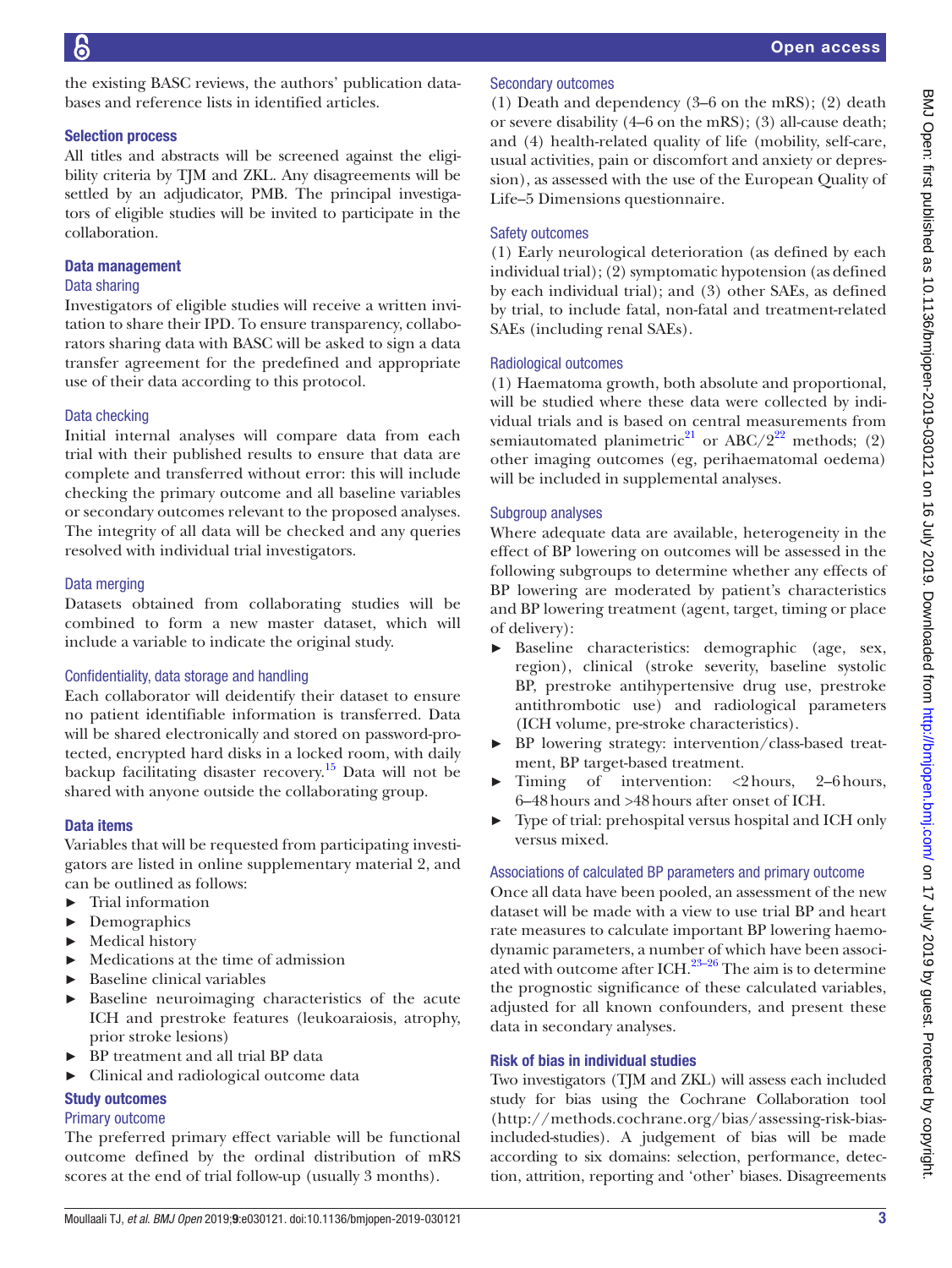will be resolved with discussion or by involving PMB if necessary. Any uncertainties about trial design, conduct or analysis methods will be clarified with the individual trial's investigators.

#### Statistical analyses

Primary analyses will be performed using the intentionto-treat dataset from each trial with a one-stage approach. Patients without available data or where the above procedure for missing data cannot be applied will be excluded from these analyses.

Online [supplementary material 3](https://dx.doi.org/10.1136/bmjopen-2019-030121) contains table and figure shells that will be used to present our findings. In summary, descriptive analyses will be undertaken in order to identify key similarities and differences between trials, therefore providing context for interpretation of between-trial differences in outcomes. Data will be described as mean (SD) or median (IQR) for continuous data or frequency (percentage) for categorical data, and chi-squared or Kruskal-Wallis tests will be used to make comparisons.

Generalised linear mixed models will be used with covariates (age, sex, ICH severity, time from onset to randomisation), and the source trial added as a random effect to account for clustering. For completeness, analyses will also be performed unadjusted. Results from binary and ordinal analyses (eg, death, dichotomised outcomes of mRS scale, neurological deterioration, SAEs, full-scale mRS) will be presented as ORs with 95% CIs. The proportional odds assumption will be checked before ordinal analyses of outcomes on the mRS are undertaken. If the proportional odds assumption is not met, various standard binary cut-points for poor outcome on the mRS will be used. Continuous or pseudocontinuous outcome analysis results will be presented as mean difference with  $95\%$  CI. For timeto-event outcomes, a Cox proportional hazards model will be used to determine HRs with the source trial added as a random effect, and the assumption of proportional hazards will be tested.

Additional analyses will be performed in prespecified subgroups, with an interaction term in models to test heterogeneity.

Sensitivity analyses using a two-stage approach will be conducted to test the robustness of our primary results and will permit (1) inclusion of aggregate data from studies where IPD cannot be obtained to address the issue of data availability bias $^{27}$  and (2) assessment with and without studies deemed to have high risk of bias.

An assessment of heterogeneity will be performed before data pooling using the Cochrane Q statistic and I<sup>2</sup> statistic.

An assessment of publication bias will be made by visual inspection for funnel plot asymmetry (with and without studies where IPD is obtained) and with Egger's regression test. The Grades of Recommendation, Assessment, Development and Evaluation<sup>28</sup> will be used to evaluate the quality of the synthesised evidence.

# Ethics and dissemination

Ethical approval for the original studies was sought and is documented elsewhere. No new patient data will be collected nor is there any deviation from the original purposes of each study; therefore, further ethical approval is not required. Results from this study will be published in international peer-reviewed journals. All publications from this work will be in the name of the BASC Investigators.

# **DISCUSSION**

The proposed study will use pooled IPD from RCTs to address the role of BP management in the acute phase of ICH. Conflicting results from multiple clinical trials indicate that BP reduction is not a straightforward question of whether to treat or not. Rather, the problem is complex and needs to take account of patient characteristics, physiological parameters including baseline BP, stroke severity, the timing of treatment, strategy and class of antihypertensive agent, route of administration and dose or target BP.

Elevated baseline systolic BP is associated with haematoma expansion, $^{29}$  perihaematomal oedema formation $^{30}$  $^{30}$  $^{30}$ and increased case fatality.<sup>31</sup> There is evidence from some studies that intensive lowering of BP reduces haematoma enlargement, $32$  is safe and tolerable<sup>23</sup> and does not alter cerebral blood flow.<sup>33</sup> Current guidelines recommend lowering BP early in the course after ICH and that targeting a goal of systolic BP <140mm Hg is probably safe in patients presenting with an SBP of 150–220mm  $Hg<sup>34</sup>$ <sup>35</sup> Nevertheless, other studies reported no effect of BP reduction on haematoma enlargement,  $3<sup>4</sup>$  and the neutral findings of the ATACH-II trial<sup>[4](#page-5-24)</sup> emphasise that all published data need to be appraised together.

Although guidelines recognise the need for very early treatment, none address the role of prehospital BP reduction. Further evidence is also required to confirm associations between key haemodynamic variables, such as BP variability, $^{23}$  with poor outcome. Furthermore, the influence of patient's characteristics that are present prior to ICH on BP lowering interventions is unknown, although these same variables are known to worsen long-term recovery; these include having a prior stroke, white matter lesions or brain atrophy. The proposed investigation aims to provide definitive evidence on these important issues.

#### Author affiliations

<sup>1</sup> Centre for Clinical Brain Sciences, University of Edinburgh, Edinburgh, UK <sup>2</sup> George Institute for Global Health, Faculty of Medicine, University of New South Wales, Sydney, New South Wales, Australia

- <sup>3</sup>Stroke Trials Unit, University of Nottingham, Nottingham, UK
- 4 National University of Malaysia, Bangi, Malaysia
- 5 Neurology Department, Royal Prince Alfred Hospital, Camperdown, New South Wales, Australia
- <sup>6</sup>Stroke, Nottingham University Hospitals NHS Trust, Nottingham, UK
- <sup>7</sup>Department of Cardiovascular Sciences, University of Leicester, Leicester, UK <sup>8</sup>National Institute for Health Research Leicester Biomedical Research Centre, Leicester, UK
- <sup>9</sup>Department of Internal Medicine, Oslo University Hospital, Oslo, Norway
- <sup>10</sup>Neurology Department, Oslo University Hospital, Oslo, Norway
- <sup>11</sup> Research and Development, Norwegian Air Ambulance Foundation, Bodo, Norway